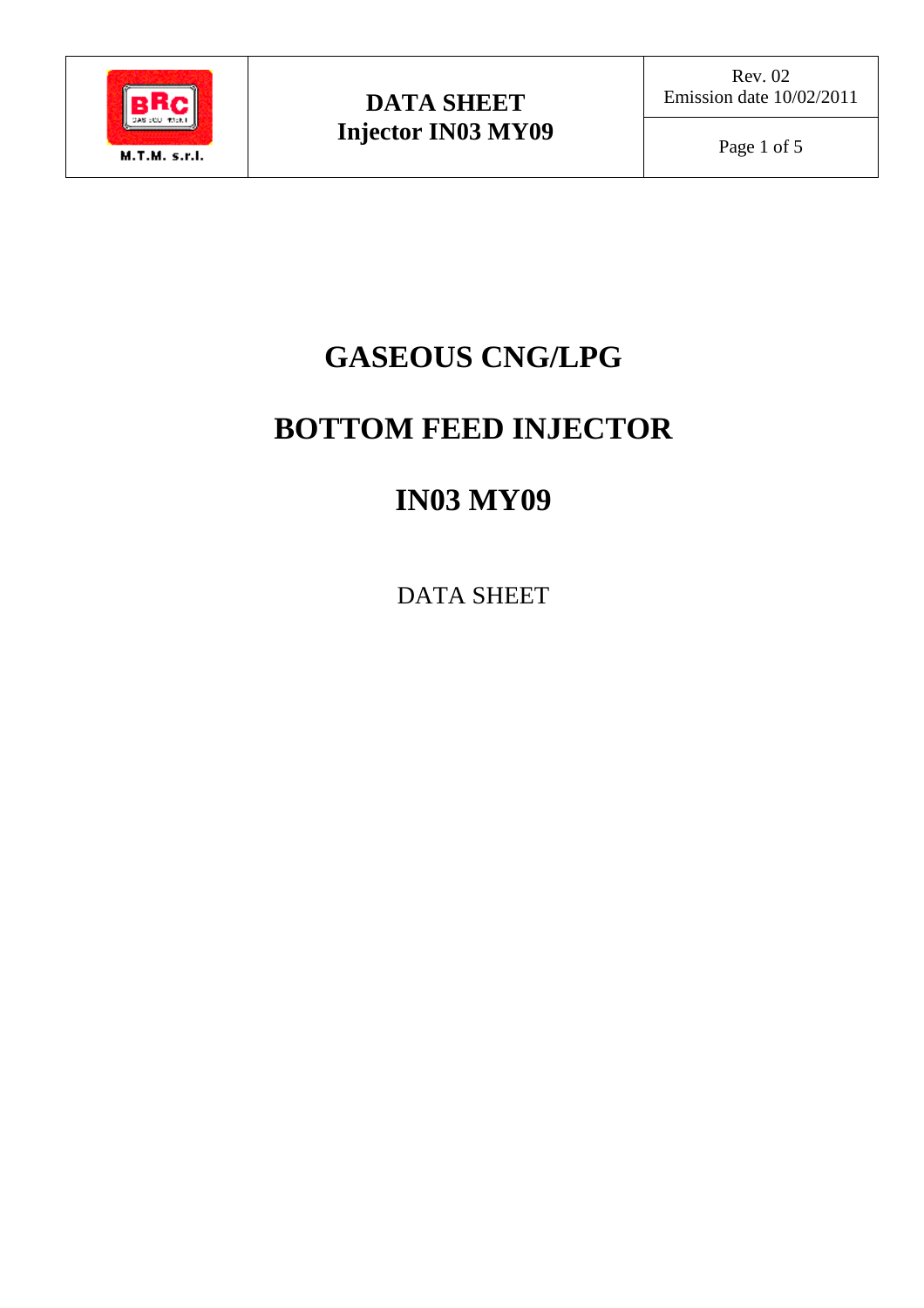

Rev. 02 Emission date 10/02/2011

Page 2 of 5

# **BRC Injector IN03 MY09**

#### **1. General Characteristic**

| <b>ITEM</b>                                             |                                   |            | <b>DETAIL</b>                                       | Ref.             |
|---------------------------------------------------------|-----------------------------------|------------|-----------------------------------------------------|------------------|
| Fuel feeding                                            |                                   |            | <b>Bottom</b> feed                                  |                  |
| Environment                                             | Outside                           |            | Muddy water, dust, oil mist                         |                  |
|                                                         | Inside                            | <b>CNG</b> | Methane, Compressor oil, Nitrogen, Particles <10 µm |                  |
|                                                         |                                   | LPG        | Butane, Propane, Pentane, Particles <10 µm          |                  |
|                                                         | Approval operating<br>temperature | <b>CNG</b> | -40 $^{\circ}$ C to 120 $^{\circ}$ C                | R <sub>110</sub> |
|                                                         |                                   | LPG        | -20 $^{\circ}$ C to 120 $^{\circ}$ C                | E67-01           |
|                                                         | Function assured<br>temperature   | <b>CNG</b> | -15°C to 120°C                                      | M.T.M            |
|                                                         |                                   | <b>LPG</b> | -15 $\rm{^{\circ}C}$ to 120 $\rm{^{\circ}C}$        | M.T.M            |
|                                                         | Storage temperature               |            | -40 $^{\circ}$ C to 120 $^{\circ}$ C                |                  |
|                                                         | Vibration                         |            | 30g from 40 to 400Hz                                |                  |
| Working pressure                                        |                                   |            | 300 kPa                                             | M.T.M            |
| <b>CNG</b><br><b>Standard Operating pressure</b><br>LPG |                                   |            | 200 kPa above manifold pressure                     | M.T.M            |
|                                                         |                                   |            | 150 kPa above manifold pressure                     | M.T.M            |
| <b>Classification</b> pressure                          |                                   |            | 450 kPa (Class 2)                                   | E67-01           |
|                                                         |                                   |            |                                                     | R110             |
| Electrical                                              | Working voltage range             |            | 6V to 16V                                           |                  |
|                                                         | Driver type                       |            | Peak & hold                                         |                  |
|                                                         | Coil resistance                   |            | 1,66± 0,1 $\Omega$ at 20°C                          |                  |
|                                                         | Injector inductance               |            | $1.77 \pm 0.1$ mH                                   |                  |
|                                                         | Socket                            |            | AMP 284556                                          |                  |
| Leak                                                    | Internal air thigtness            |            | $< 0.20$ cm <sup>3</sup> /min                       | M.T.M            |
|                                                         | External air thigtness            |            | $< 0.20$ cm <sup>3</sup> /min                       |                  |
| Mass                                                    |                                   |            | $\approx 70g$                                       |                  |
| Type approvals / Certifications                         |                                   |            | $67R - 010223$                                      |                  |
|                                                         |                                   |            | $110R - 000041$                                     |                  |
|                                                         |                                   |            | ISO15500                                            |                  |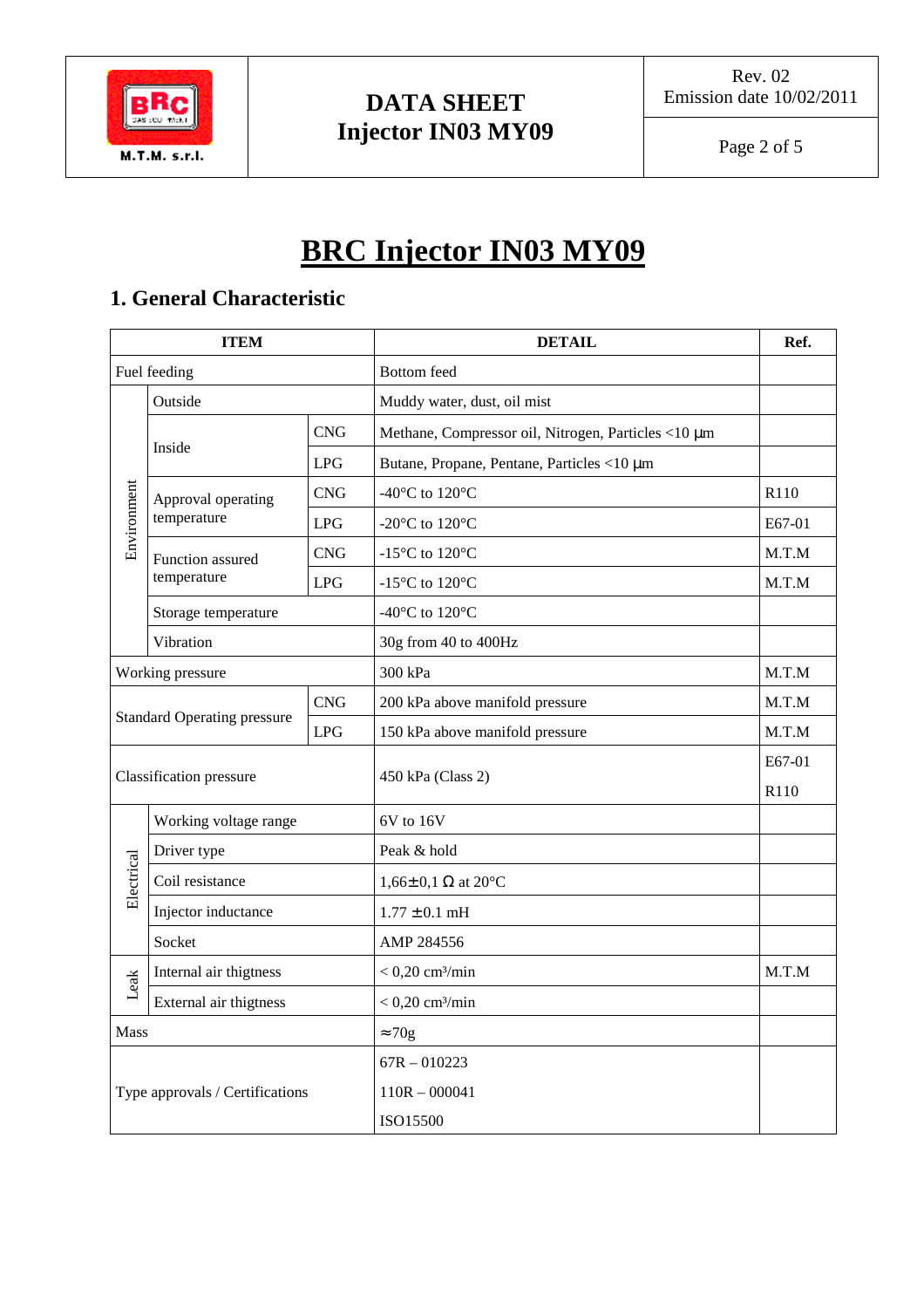

#### **2. Flow Characteristics**

The flow characteristics are measured driving the injector with a peak & hold current.

The driving wave has completely defined by the parameters:

- Period (T): the reciprocal of the frequency of injection; that is the time elapsed between the beginning of one injection to the beginning of the next injection, expressed in units of ms
- Pulse width (ton): increment of time that the injectors are commanded to deliver fuel for a single injection events (ms)
- Speed up time: time during the injector has driven with the full battery voltage Standard value 2.8ms @13V
- Hold voltage (mV): mean value of voltage during the holding phase Standard value 3500mV (Voltage PWM @10kHz)

Futhermore the opening time (trap) is defined as the measure of the time required for the injector armature to first reach its fully opened positioned after initiation of the driver circuit pulse unit (ms).



The flow rate scattering on production is guarantee less than  $\pm 4\%$  of the mean value for  $t<sub>on</sub>≥2.5ms$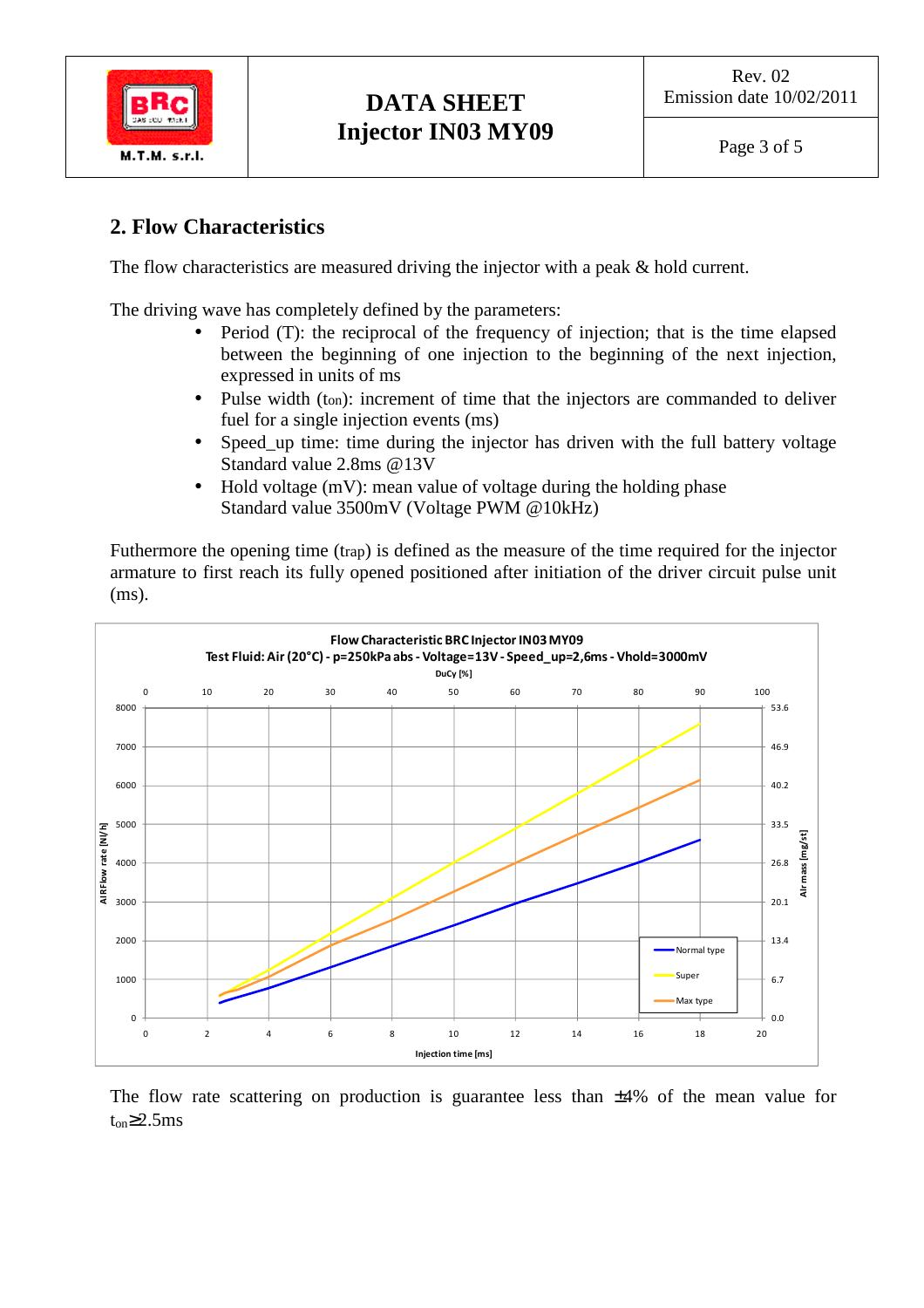

Rev. 02 Emission date 10/02/2011

Page 4 of 5

#### **4. Dimensions**